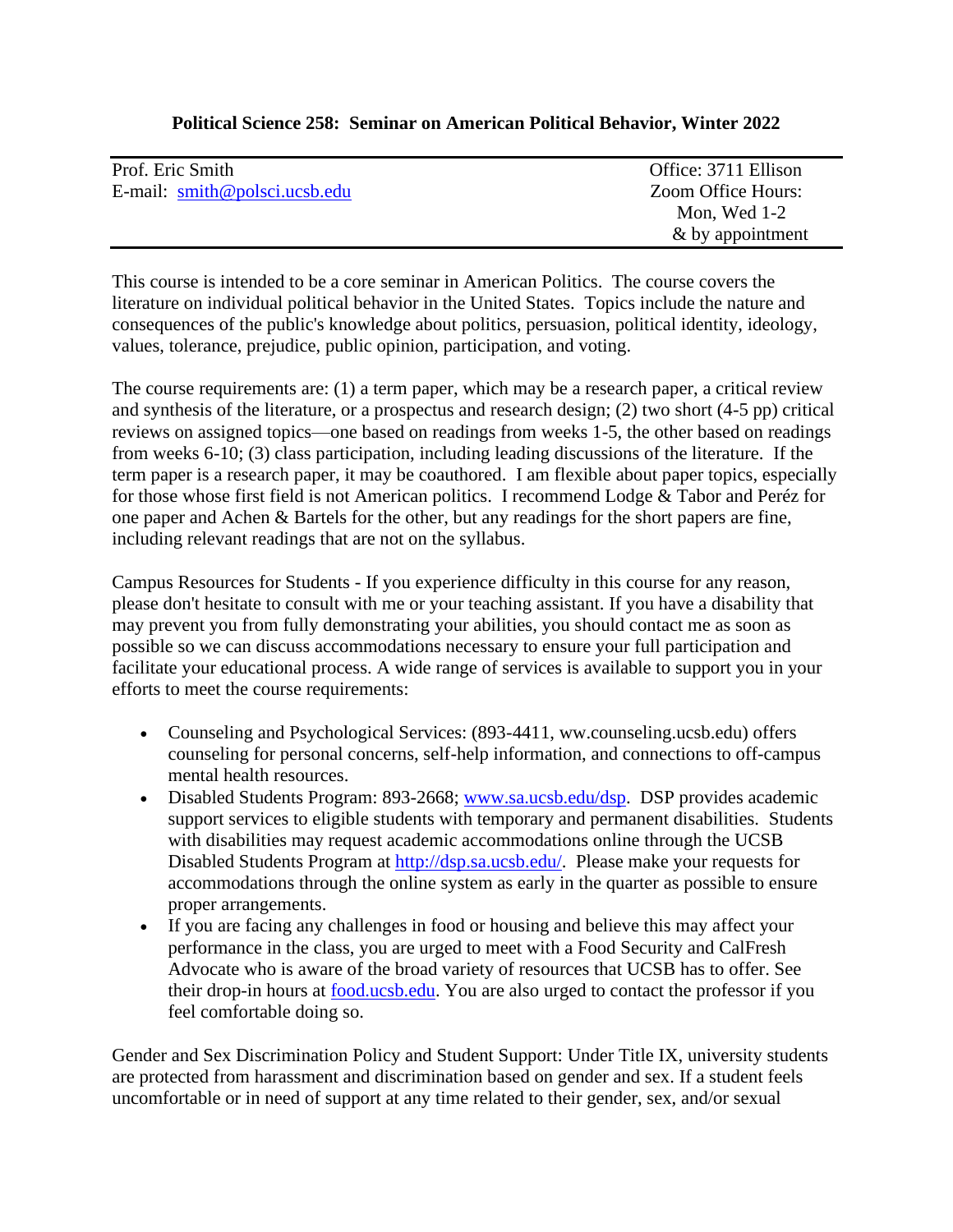orientation, please contact your instructor (me) and/or your TA immediately. UCSB's Resource Center for Sexual and Gender Diversity (http://wgse.sa.ucsb.edu/sgd/home) is also available to advocate and be of and support to students.

All of the books are on reserve in the library. The articles are all on Gauchospace. The following books are required:

Christopher Achen and Larry Bartels, *Democracy for Realists* Efrén Peréz, *Unspoken Politics* Marisa Abranjano and Zoltan Hajnal, *White Backlash* Sidney Verba et al., *Voice and Equality: Civic Voluntarism in American Politics*

The readings marked with \* are recommended. The following abbreviations are used for journals:

APSR: *American Political Science Review* POQ: *Public Opinion Quarterly* AJPS: *American Journal of Political Science*

#### **Weekly Topics**

#### **1. Introductory Discussion: Measuring Public Opinion** (January 4)

Howard Schuman and Stanley Presser, *Questions and Answers in Attitude Surveys* (1981), chap. 11, "Tone of Wording."

David Wiley and James Wiley, "The Estimation of Measurement Error in Panel Data." *American Sociological Review* 35 (1970): 112-117.

#### **2. Nature of Attitudes, the Survey Response, and Political Knowledge** (January 11)

John Zaller, *The Nature and Origins of Mass Opinion* (Cambridge: Cambridge Univ Press, 1992), chaps 2-7

Christopher Achen, "Mass Political Attitudes and the Survey Response." *APSR* 69 (1985): 1218-31.

John Winkler et al., "Controlling for Acquiescence Response Set in Scale Development." *Journal of Applied Psychology* 67 (1982): 555-561.

- Michael Delli Carpini and Scott Keeter, "Stability and Change in the US Public's Knowledge of Politics," *Public Opinion Quarterly* 55 (1991): 583-612.
- Michael Delli Carpini and Scott Keeter, *What Americans Know About Politics and Why It Matters*, (1996) chap. 6, "Consequences of Knowledge and Ignorance."

Katherine Cramer and Benjamin Toff, "The Fact of Experience: Rethinking Political Knowledge and Civic Competence." *Perspectives on Politics* 15 (2017): 754-770.

- \* Philip Converse, "Attitudes & Nonattitudes" in Edward Tufte, *The Quantitative Analysis of Social Problems*
- \* Howard Schuman & Stanley Presser, *Questions & Answers in Attitude Surveys*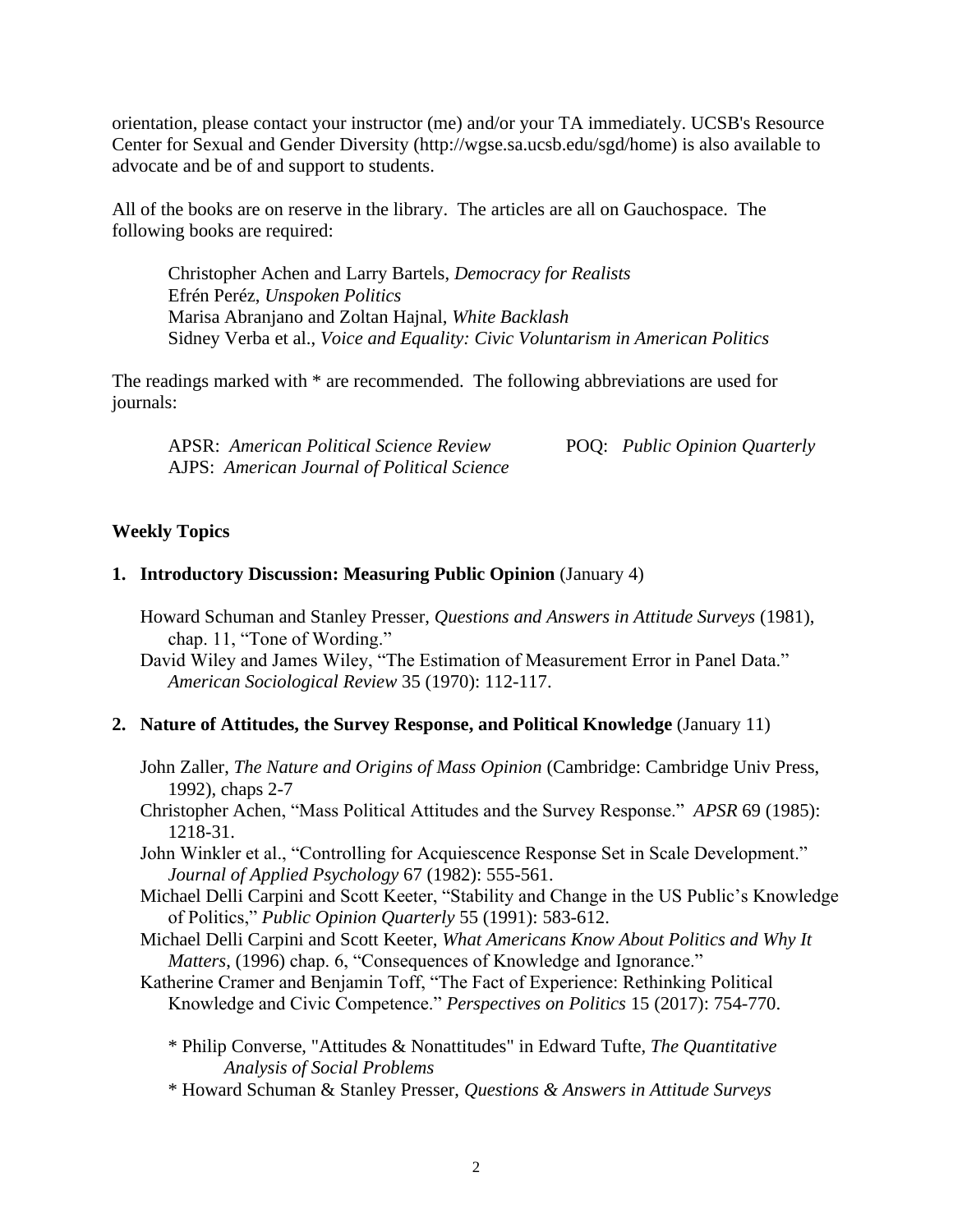- \* Scott Althaus, *Collective Preferences in Democratic Politics*
- \* W. Russell Neuman, Marion Just, and Ann Crigler, *Common Knowledge: News and the Construction of Political Meaning*
- \* Patrick Egan and Megan Mullin, "Turning personal experience into political attitudes: The effect of local weather on Americans' perceptions about global warming." *Journal of Politics* 74 (3)(2012): 796-809.
- \* Couch, A., & Keniston, K. "Yeasayers and naysayers: Agreeing response set as a personality variable." *Journal of Abnormal and Social Psychology*, 1960, 60,151- 174

### **3. Learning, Persuasion, and Framing** (January 18)

Milton Lodge and Charles Taber, *The Rationalizing Voter*, chaps 1-4 Efrén Peréz, *Unspoken Politics*

- Shanto Iyengar et al., "Experimental Demonstrations of the 'Not-so-Minimal' Consequences of Television News Programs." *APSR*, 76 (1982): 848-858.
- Dennis Chong and James Druckman, "Framing Theory." *Annual Review of Political Science*, 10 (2007): 103-126.
- James Druckman, "On the Limits of Framing Effects: Who Can Frame?" *Journal of Politics*, 63 (2001): 1041-66.

\* Robert Huckfeldt and John Sprague, "Networks in Context: The Social Flow of Political Information." *APSR*, 81 (1987): 1197-1216.

- \* Howard Schuman & Stanley Presser, *Questions & Answers in Attitude Surveys*
- \* Elisabeth Noelle-Neumann, *The Spiral of Silence,* 2 nd ed.
- *\**Paul Sniderman et al, *Reasoning and Choice*
- \* Benjamin Page & Robert Shapiro, *The Rational Public*
- \* Ronald Inglehart, "Political Value Orientations," in M. Kent Jennings et al., *Continuities in Political Action*
- \* Ronald Inglehart, *Culture Shift in Advanced Industrial Democracies*
- *\** Chen, Serena, and Shelly Chaiken. 1999. "The Heuristic-Systematic Model in Its Broader Context." In Shelly Chaiken and Yaacov Trope (eds.), *Dual-Process Theories in Social Psychology*. New York: Guilford Press, 73-96.
- \* Paul Brewer and Kimberly Gross, "Values, Framing, and Citizens' Thoughts about Policy Issues: Effects on Content and Quality." *Political Psychology*, 26 (2005): 929- 48.

# **4. Party Identification and Socialization** (January 25)

 Larry Bartels, "Partisanship and Voting Behavior: 1952-1996." *AJPS*, 44 (2000): 35-50. Morris Fiorina, *Retrospective Voting in America*, chap 5

 M. Kent Jennings and Richard Niemi, *The Political Character of Adolescence*, (1974) chaps 1-3 (skim chap 1)

 Richard Niemi and M. Kent Jennings, "Issues and Inheritance in the Formation of Party Identification." *AJPS*, 35 (1991): 970-988.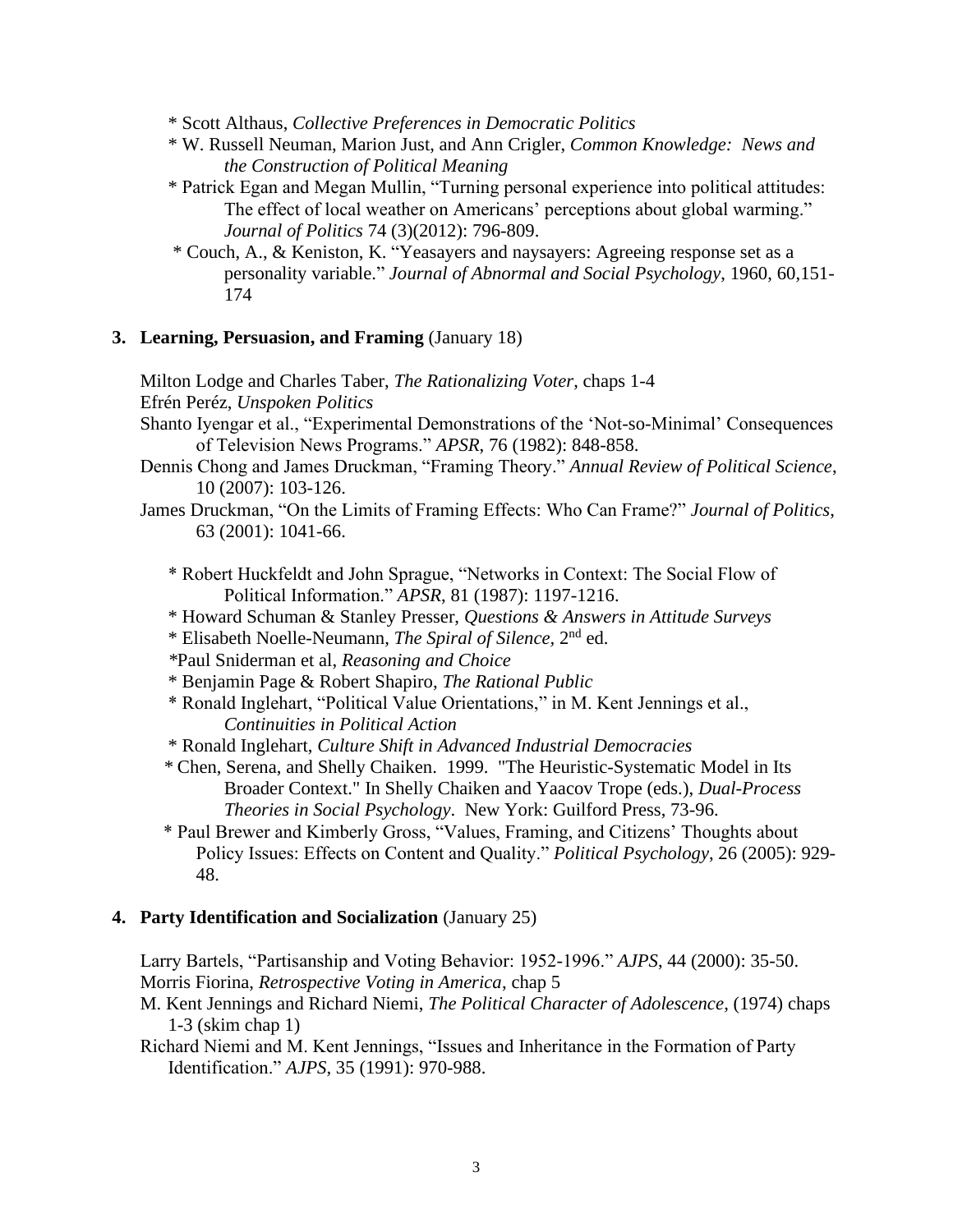Jennings, M. Kent, Stoker, Laura, and Bowers, Jake. "Politics Across Generations: Family adult Transmission Reexamined." *Journal of Politics*. 71 (2009): 782-799

\* Bruce Keith et al, *The Myth of the Independent Voter*

# **Paper 1 due**

# **5. Belief Systems, Ideology, and Self-interest** (February 1)

Mark Peffly and Jon Hurwitz, "A Hierarchical Model of Attitude Constraint." *AJPS* 29 (): 871-890.

Stanley Feldman, "Structure and Consistency in Public Opinion: The Role of Core Beliefs and Values." AJPS 32 (May 1988): 416-40.

Eric Smith, *The Unchanging American Voter*, chap. 3

Jennifer Hochschild, *What's Fair?* chap. 1-2

Dennis Chong et al., "When Self-interest Matters." *Political Psychology,* 22 (2001): 541-70.

 Dana Carney, et al., "The Secret Lives of Liberals and Conservatives: Personality Profiles, Interaction Styles, and the Things They Leave Behind." *Political Psychology*, 29 (2008): 807-40.

 \* Donald Kinder, "Belief Systems after Converse." In M. Michael MacKuen and George Rabinowitz, ed., *Electoral Democracy* (2003)

 \*Robert Erikson and Laura Stoker, "Caught in the Draft: The Effects of the Vietnam Draft Lottery Status on Political Attitudes." *APSR*, 105 (2011): 221-237.

\* Philip Converse, "The Nature of Belief Systems in Mass Publics." In David Apter, ed., *Ideology and Discontent* (1964)

- \* Jane Mansbridge, "The Rise and Fall of Self-Interest in the Explanation of Political Life," in J. Mansbridge (ed), *Beyond Self-Interest*
- \* Jennifer Hochschild, *What's Fair? American Beliefs about Distributive Justice*
- \* Eric Smith, *The Unchanging American Voter*
- \* George Marcus et al., *Affective Intelligence and Political Judgment*
- \* Stanley Feldman and John Zaller, "The Political Culture of Ambivalence: Ideological Responses to the Welfare State." *AJPS* 36 (Feb 1992): 268-307.

# **6. Presidential and Congressional Elections** (February 8)

Gregory Markus & Philip Converse, "A Dynamic Simultaneous Equation Model of the Electoral Choice" *APSR*, 73 (1979):1055-70

Morris Fiorina, *Retrospective Voting in American National Elections*, chap 1, pp. 44-47, and chaps 4 and 8

Stuart Elaine Macdonald and George Rabinowitz, "A Directional Theory of Issue Voting." *American Political Science Review*, 83 (1989): 93-121.

James Enelow and Melvin Hinich, *The Spatial Theory of Voting*, chaps 2-3

 <sup>\*</sup> Jennings, M. Kent, and Richard G. Niemi. (1974) *Generations and Politics: A Panel Study of Young Adults and Their Parents*.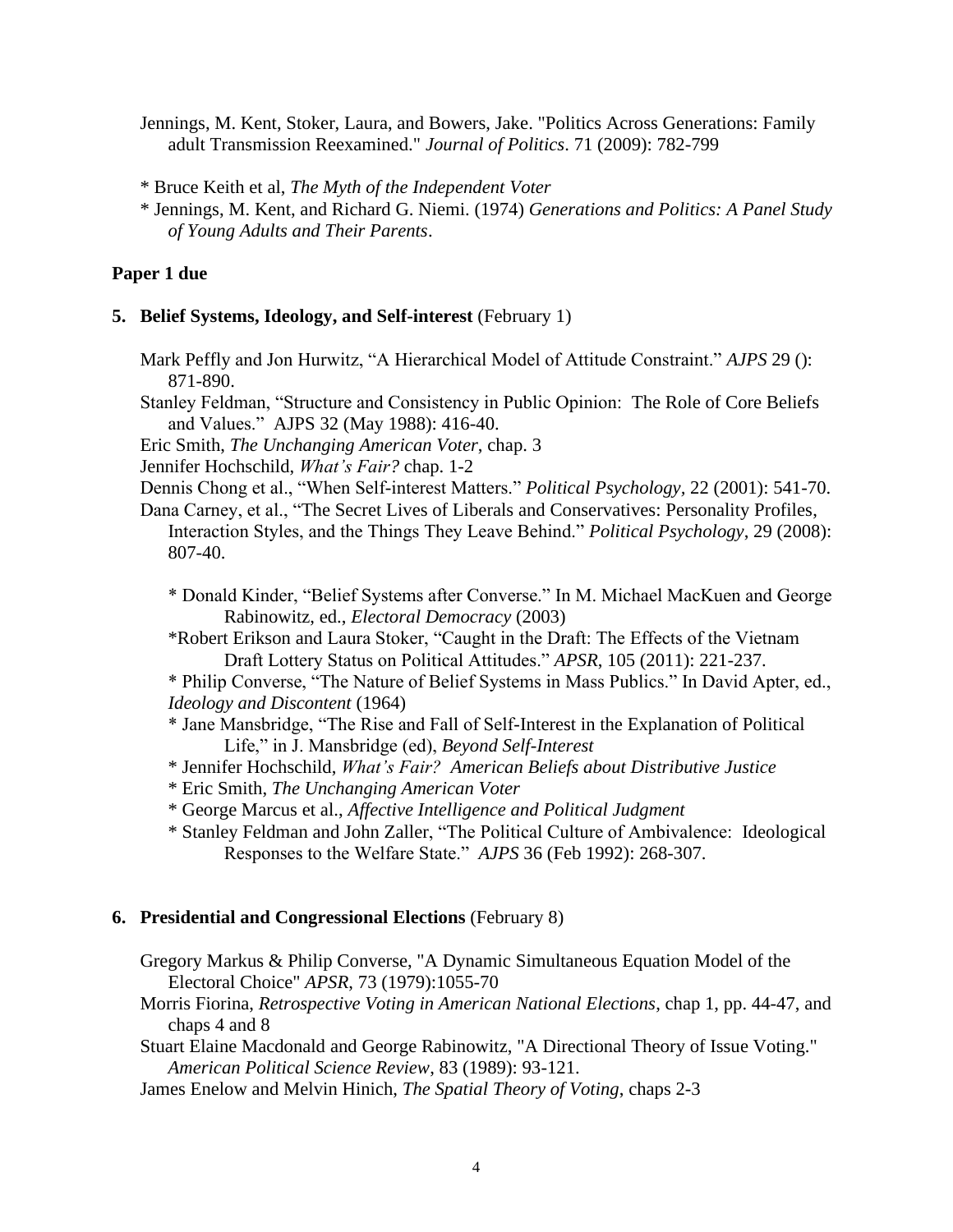Jon Krasno, *Challengers, Competition and Reelection*, chaps 1-3, 5

 Shaun Bowler et al., "Earthquakes and Aftershocks: Race, Direct Democracy, and Partisan Change." *AJPS*, 50 (2006): 146-159.

Tali Mendelberg, *The Race Card*, chaps 1, 6,7

- \* Warren Miller and Merrill Shanks, *The New American Voter*
- \* Samuel Popkin, *The Reasoning Voter*
- \* Steven Rosenstone et al., *Third Parties in America*, 2nd ed.
- \* Larry Bartels, *Presidential Primaries and the Dynamics of Public Choice*
- \* James Enelow and Melvin Hinich, *The Spatial Theory of Voting*
- \* Sides, John, Michael Tesler, and Lynn Vavreck. 2018. *Identity Crisis: The 2016 Presidential Campaign and the Battle for the Meaning of America.* Princeton University Press
- \* Gary Jacobson, *The Politics of Congressional Elections*
- \* Gary Jacobson, & Samuel Kernell, *Strategy & Choice in Congressional Elections*, 2/e
- \* Kim Kahn & Patrick Kenney, *The Spectacle of U.S. Senate Campaigns*
- \* Eric Smith and Richard Fox, "The Electoral Fortunes of Women Candidates for Congress." *Political Research Quarterly*, 54 (2001): 205-21.

### **7. Voter Turnout and Participation** (February 15)

Sidney Verba, Kay Schlozman, & Henry Brady, *Voice and Equality*

- Jan Leighley and Jonathan Nagler, *Who Votes Now?* Chaps. 2-3
- Alan Gerber and Donald Green, "The Effects of Canvassing, Telephone Calls, and Direct Mail on Voter Turnout." *APSR*, 94 (2000): 653-663.
- Zulemn Valdez, "Political Participation among Latinos in the United States: The Effect of Group Consciousness and Identity." *Social Science Quarterly* 92 (2011): 466-82.
	- \* Steven Rosenstone and John Mark Hansen, *Mobilization, Participation, and Democracy in America*
	- \*Kay Schlozman, Sidney Verba, and Henry Brady, *The Unheavenly Chorus*
	- \* Paul Abramson et al, *Change & Continuity in the 2016 Elections*, chap 4
	- \* David Nickerson, "Is Voting Contagious? Evidence from Two Field Experiments." *APSR*, 102 (2008): 49-57.
	- \* Donald Green and Alan Gerber, *Get Out the Vote*
	- \*Markus Prior, "You've Either Got It or You Don't? The Stability of Political Interest over the Life Cycle." *Journal of Politics*, 72 (2010): 747-766.
	- \* J. Rusk "Political Participation in American: A review essay" *APSR* 70:583- (1976)
	- \* Walter D. Burnham, "Theory & Voting Research"[& comments/rejoinder] *APSR*, 68:1002-57 (Sep 1974)
	- \* Frances Piven and Richard Cloward, *Why Americans Don't Vote*
	- \* Robert Putnam, "Bowling Alone: America's Declining Social Capital" *Journal of Democracy*, 6 (1995): 65-78.
	- \* Larry Bartels, *Unequal Democracy*
	- \* Raymond Wolfinger and Steven Rosenstone, *Who Votes?*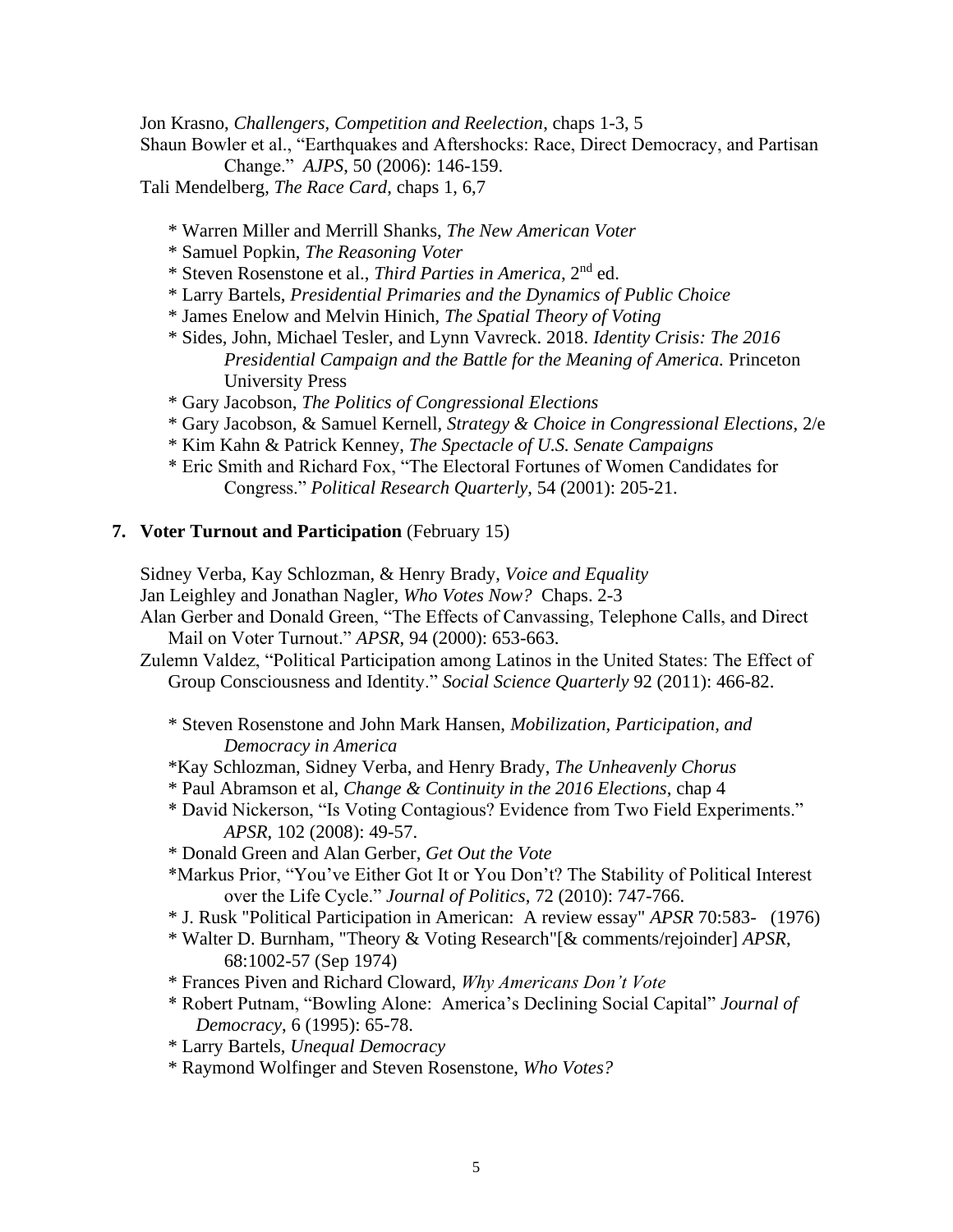\* Fraga, Bernard. 2018. T*he Turnout Gap: Race, Ethnicity, and Political Inequality in a Diversifying America.* Cambridge University Press

### **8. Identity Groups, Political Parties, and Elections** (February 22)

Christopher Achen and Larry Bartels, *Democracy for Realists.* Princeton U. Press, 2016. Stokes, Susan. 2018. "Accountability for Realists." *Critical Review* 30: 130 - 138. Leonie Huddy, "The Group Foundations of Democratic Political Behavior." *Critical Review* 30 (2018): 71-86.

\* Henri Tajfel & John Turner, "The Social Identity Theory of Intergroup Behavior." In *Psychology of Intergroup Relations* Ed. S. Worchel and W. G. Austin, 1986, 7-24.

\* Benjamin Page and Robert Shapiro, *The Rational Public.* U. of Chicago Press, 1992.

\* Walter Stone, *Candidates and Voters* Cambridge University Press, 2017

### **Paper 2 due**

### **9. The Rise of Conservatives, Polarization, and Race in America** (March 1)

Herbert McClosky, "Issue Conflict and Consensus among Party Leaders and Followers." *APSR*, 69 (1960): 406-427.

- Shanto Iyengar and Sean Westwood, "Fear and Loathing across party Lines: New Evidence on Group Polarization." *AJPS*, 59 (2015): 690-707.
- Laura Stoker and M. Kent Jennings, "Of Time and the Development of Partisan Polarization." *AJPS* 52 (2008): 619-635.

Marisa Abranjano and Zoltan Hajnal, *White Backlash*

Daniel Hopkins and Samantha Washington, "The Rise of Trump, the Fall of Prejudice? Tracking White Americans' Racial Attitudes via a Panel Survey, 2008–2018. *Public Opinion Quarterly* 84 (2020): 119-140.

- \* Alan Abramowitz, *The Disappearing Center*
- \* Morris Fiorina and Samuel Abrams, *Disconnect*
- \* Christopher Parker and Matt Barreto, *Change They Can't Believe In*
- \* Sides, John, Michael Tesler, and Lynn Vavreck. *Identity Crisis: The 2016 Presidential Campaign and the Battle for the Meaning of America.* Princeton University Press, 2018.

### **Paper 2 due**

#### **10. Tolerance and Civil Liberties** (March 8)

- Herbert McClosky and Giuseppe DiPalma, "Personality and Conformity: The Learning of Political Attitudes," *APSR*, 64 (1970): 1059-73.
- John L. Sullivan, et al., "An Alternative Conceptualization of Political Tolerance," *APSR*, 73 (Sep 1979): 781-94.